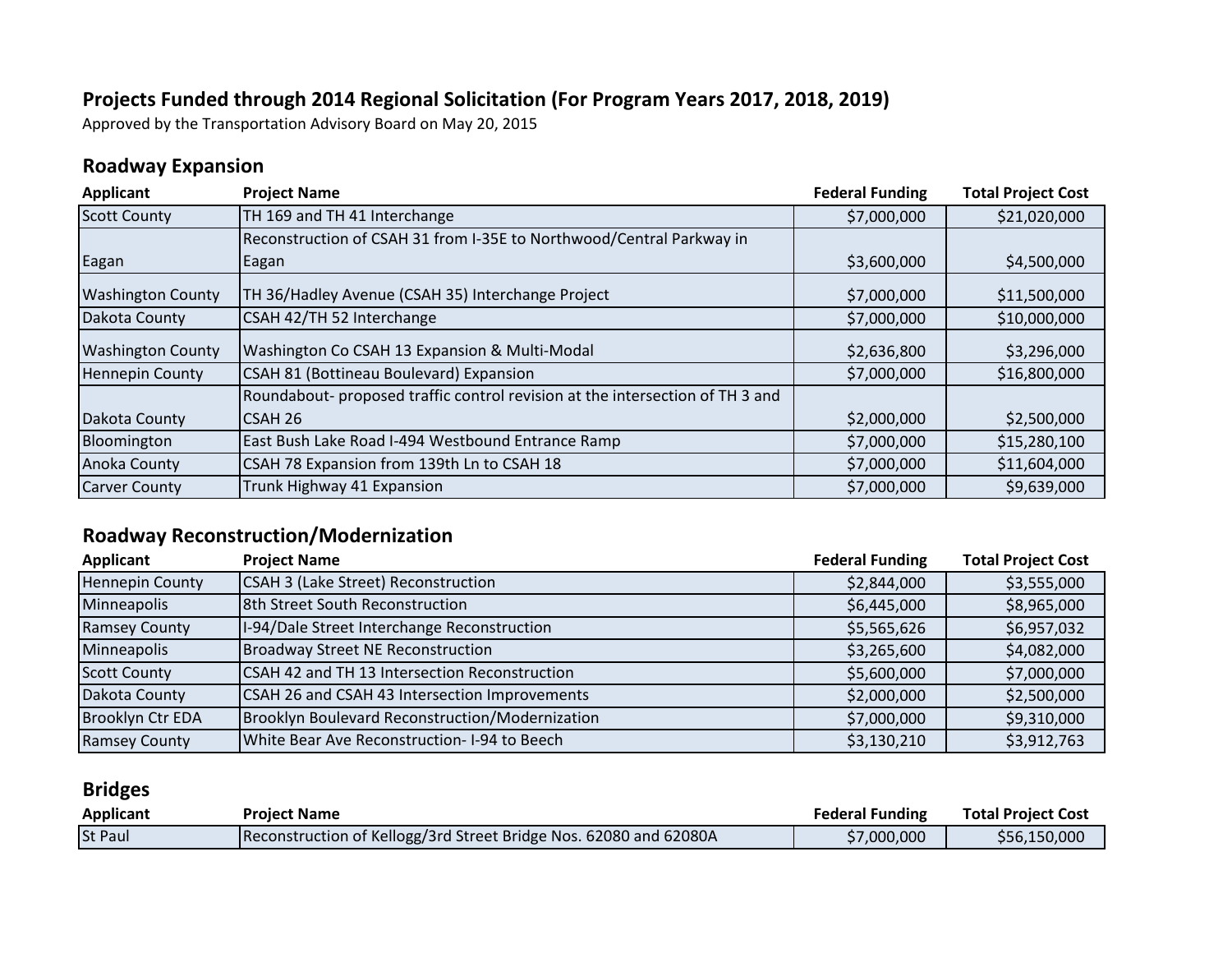# **Roadway System Management**

| <b>Applicant</b>     | <b>Project Name</b>                                                       | <b>Federal Funding</b> | <b>Total Project Cost</b> |
|----------------------|---------------------------------------------------------------------------|------------------------|---------------------------|
| <b>MnDOT</b>         | TH 61 (Hastings)                                                          | \$204,000              | \$255,000                 |
| <b>MnDOT</b>         | TH 47 (Columbia Heights, Spring Lake Park, Blaine)                        | \$1,016,000            | \$1,270,000               |
| Dakota County        | Dakota Co CSAHs 26 28 31 43 (Eagan) Roadway Traffic Flow Improvements     | \$1,232,000            | \$1,540,000               |
|                      | Highway 96 Traffic Signal Timing and Intersection Upgrades (Arden Hills,  |                        |                           |
| <b>Ramsey County</b> | Shoreview, North Oaks, Vadnais Heights, White Bear Lake, White Bear Twsp) | \$1,893,519            | \$2,366,899               |
| <b>MnDOT</b>         | TH 120 (Maplewood, Oakdale, N. St. P., White Bear Lake, Mahtomedi)        | \$804,000              | \$1,005,000               |
|                      | Dakota County CSAHs 46 (160th) & 31 (Pilot Knob Rd) Roadway Traffic Flow  |                        |                           |
| Dakota County        | Improvements (Apple Valley, Lakeville)                                    | \$1,015,000            | \$1,270,000               |
| <b>MnDOT</b>         | TH 55 (Hastings)                                                          | \$288,000              | \$360,000                 |
| <b>MnDOT</b>         | TH 41 (Chaska, Chanhassen)                                                | \$564,000              | \$705,000                 |
| <b>St Paul</b>       | Saint Paul Downtown Traffic Signal Enhancements Program                   | \$2,222,800            | \$2,778,500               |
| <b>Scott County</b>  | Scott County Traffic Management System (Shakopee)                         | \$794,400              | \$993,000                 |

# **Transit Expansion**

| Applicant            | <b>Project Name</b>                                                    | <b>Federal Funding</b> | <b>Total Project Cost</b> |
|----------------------|------------------------------------------------------------------------|------------------------|---------------------------|
| <b>Metro Transit</b> | Chicago Avenue Corridor Bus and Technology Improvements                | \$7,000,000            | \$8,875,953               |
| <b>Metro Transit</b> | <b>Emerson-Fremont Avenue Corridor Bus and Technology Improvements</b> | \$6,597,681            | \$8,247,101               |
| <b>Metro Transit</b> | Penn Avenue Corridor Bus and Technology Improvements                   | \$6,778,060            | \$8,472,575               |
| <b>St Louis Park</b> | Beltline LRT Station Park & Ride Structure                             | \$7,000,000            | \$10,321,377              |

### **Transit Modernization**

| Applicant    | <b>Project Name</b>                               | <b>Federal Funding</b> | <b>Total Project Cost</b> |
|--------------|---------------------------------------------------|------------------------|---------------------------|
| <b>IMVTA</b> | <b>Apple Valley Transit Station Modernization</b> | \$5,288,000            | \$6,610,000               |

# **Travel Demand Management**

| <b>Set Aside</b>      | <b>Project Name</b>                                   | <b>Federal Funding</b> | <b>Total Project Cost</b> |
|-----------------------|-------------------------------------------------------|------------------------|---------------------------|
|                       | Metro Transit/TMOs   Travel Demand Management Funding | \$5,800,000            | \$7,250,000               |
| <b>TDM Applicants</b> | <b>Travel Demand Management Solicitation</b>          | \$1,200,000            | \$1,500,000               |